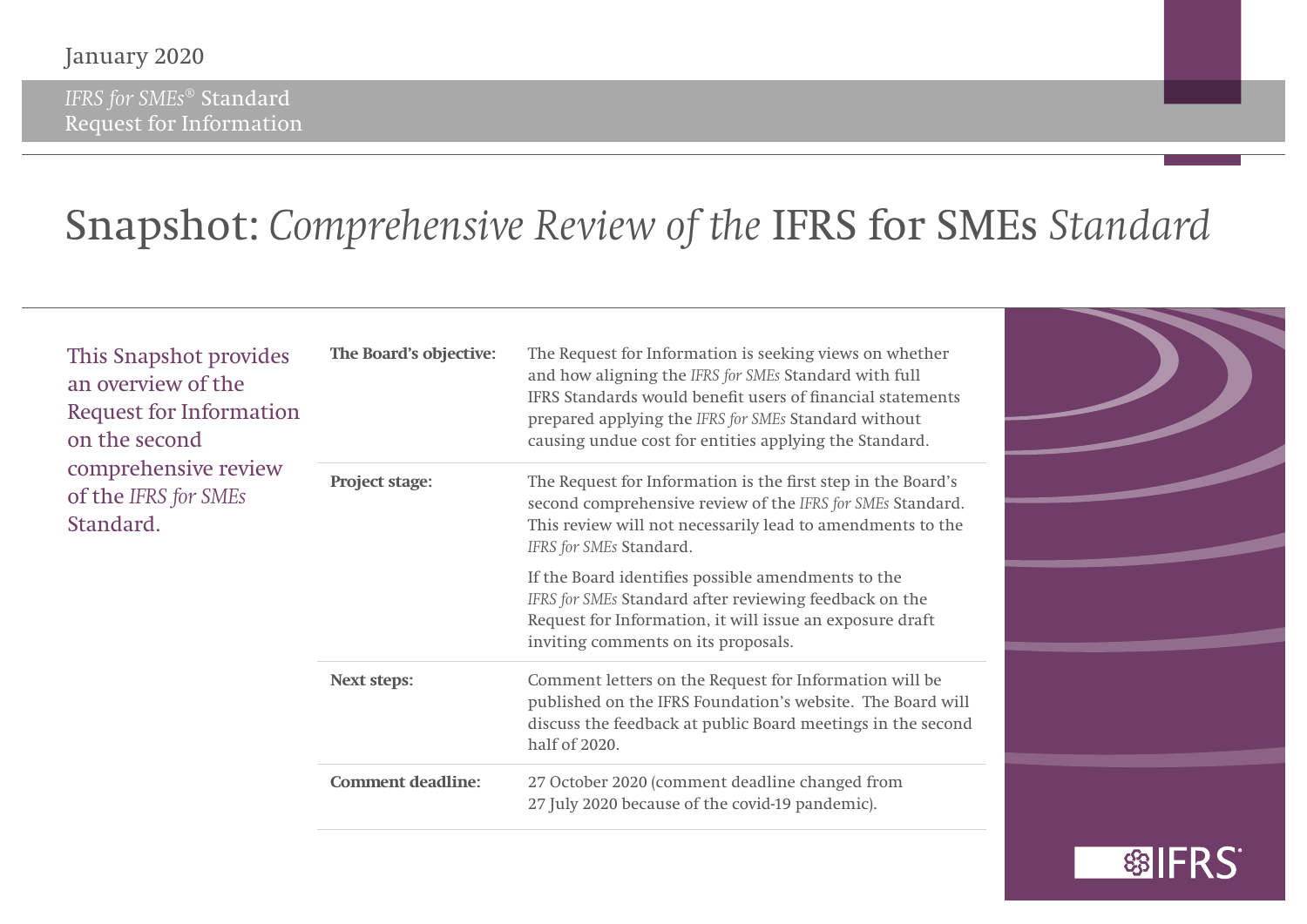## Content and scope of the second comprehensive review

### Why is the Board undertaking a second comprehensive review of the *IFRS for SMEs* Standard?

The Board issued the *IFRS for SMEs* Standard in July 2009 in response to strong international support for a Standard for small and medium-sized entities.

After considering feedback received during the development of the *IFRS for SMEs* Standard, the Board decided to review the Standard periodically.

The first comprehensive review of the *IFRS for SMEs* Standard commenced in 2012; an amended Standard was issued in 2015 and became effective on 1 January 2017.

Based on feedback from the first review, the Board expressed support for a comprehensive review of the *IFRS for SMEs* Standard commencing no sooner than two years after the effective date of the amendments to the *IFRS for SMEs* Standard from a previous comprehensive review.

### How did the Board identify which issues to address during the second comprehensive review?

In considering which IFRS Standards to include in the scope of the second comprehensive review, the Board:

- noted that stakeholders hold different views on whether the *IFRS for SMEs* Standard should continue to be aligned with IFRS Standards; and
- decided not to amend the *IFRS for SMEs* Standard to take account of some of the IFRS Standards considered as part of the first comprehensive review.

### What does the second comprehensive review address?

The Board decided the second comprehensive review would address:

• the framework for the review, including whether the *IFRS for SMEs* Standard should continue to be aligned with IFRS Standards;

- IFRS Standards, amendments to IFRS Standards and IFRIC Interpretations issued since the first comprehensive review;
- IFRS Standards, amendments to IFRS Standards and IFRIC Interpretations issued before the first comprehensive review, but that did not result in amendments to the *IFRS for SMEs* Standard; and
- topics that are not addressed and other matters related to the *IFRS for SMEs* Standard.

### Structure of the Request for Information

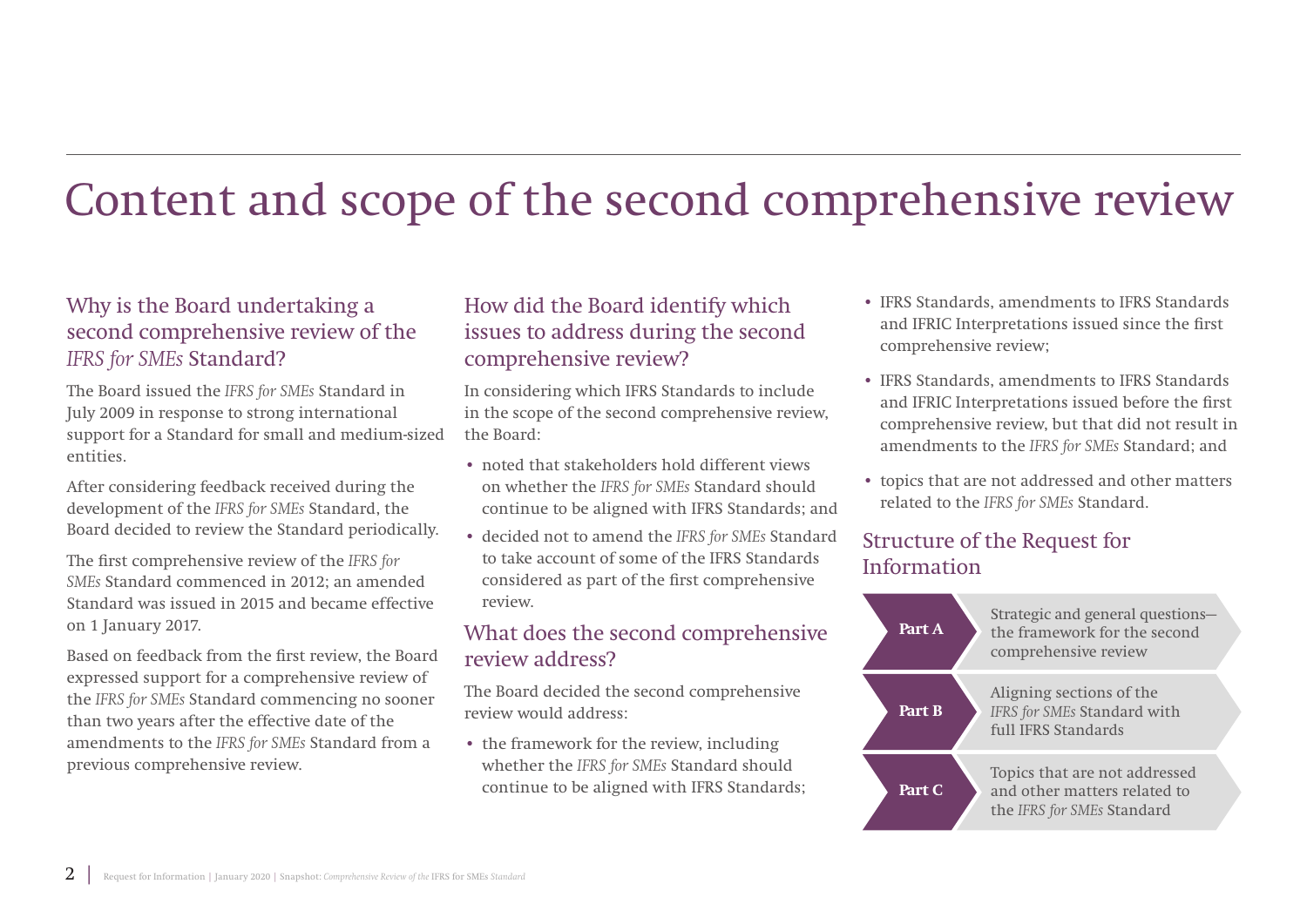## Part A—Strategic and general questions

### Two possible approaches to the second comprehensive review



Proponents of the simplified IFRS Standard approach say:

- it allows the experience gained from developing full IFRS Standards to be used efficiently;
- it is consistent with the expectation that the *IFRS for SMEs* Standard reflects the same principles as full IFRS Standards; and
- it is sufficiently flexible to allow the specific requirements and characteristics of SMEs to be considered.

Proponents of the independent Standard approach say the *IFRS for SMEs*  Standard should be developed and amended considering only the explicit and specific requirements of SMEs.

### The Request for Information follows the simplified IFRS Standard approach.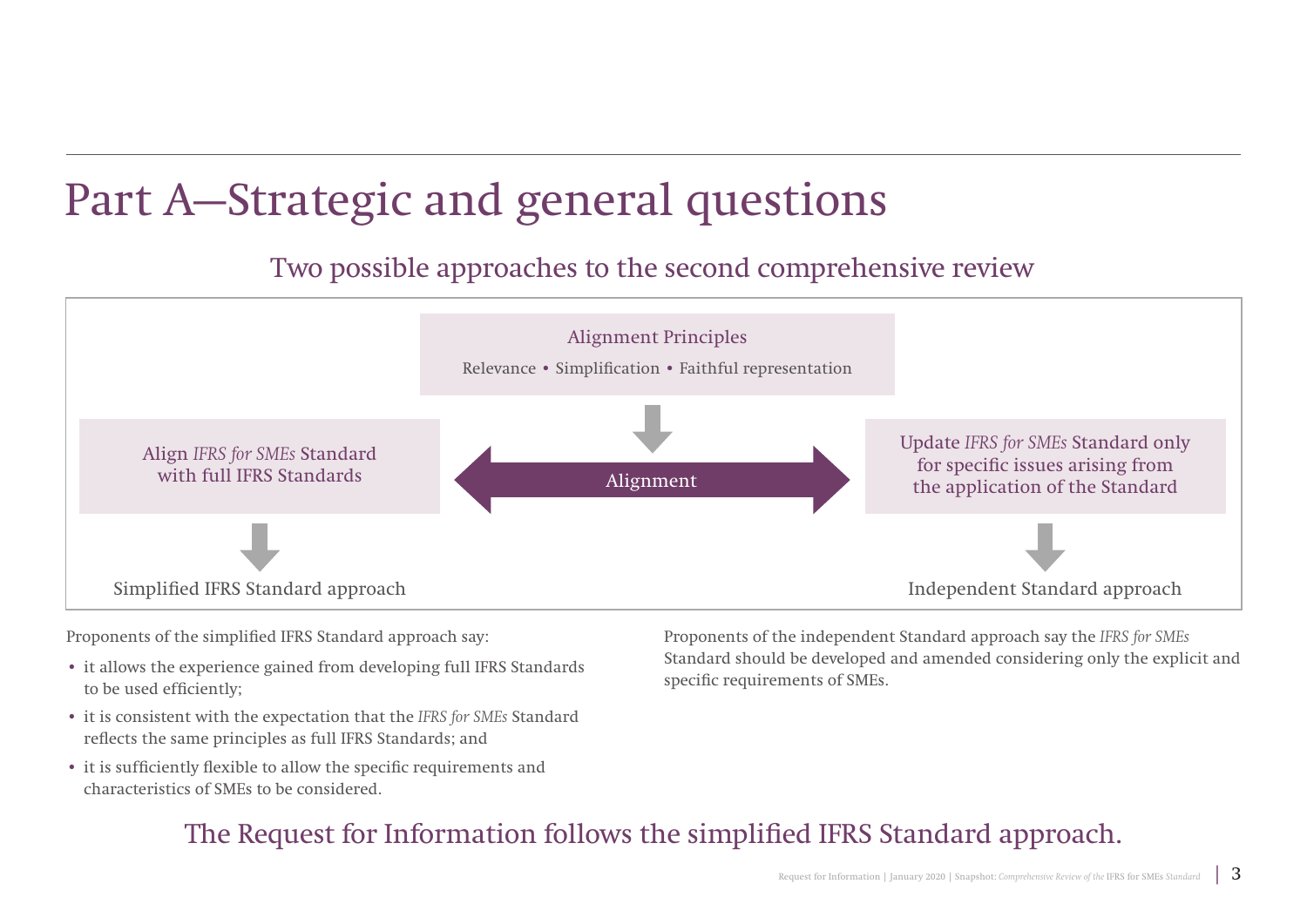## Part A—Strategic and general questions

### The Board is requesting feedback on the principles it applied in considering whether to seek views on alignment



### When should the Board consider alignment?

The Board is seeking views on how soon after the introduction of an IFRS Standard, an amendment to an IFRS Standard or an IFRIC Interpretation the Board should incorporate that change into the *IFRS for SMEs* Standard.

The options are to incorporate changes:

- issued before the publication date of the Request for Information;
- effective before the publication date of the Request for Information;
- effective and on which the post-implementation review was completed before the publication date of the Request for Information; or
- based on some other date.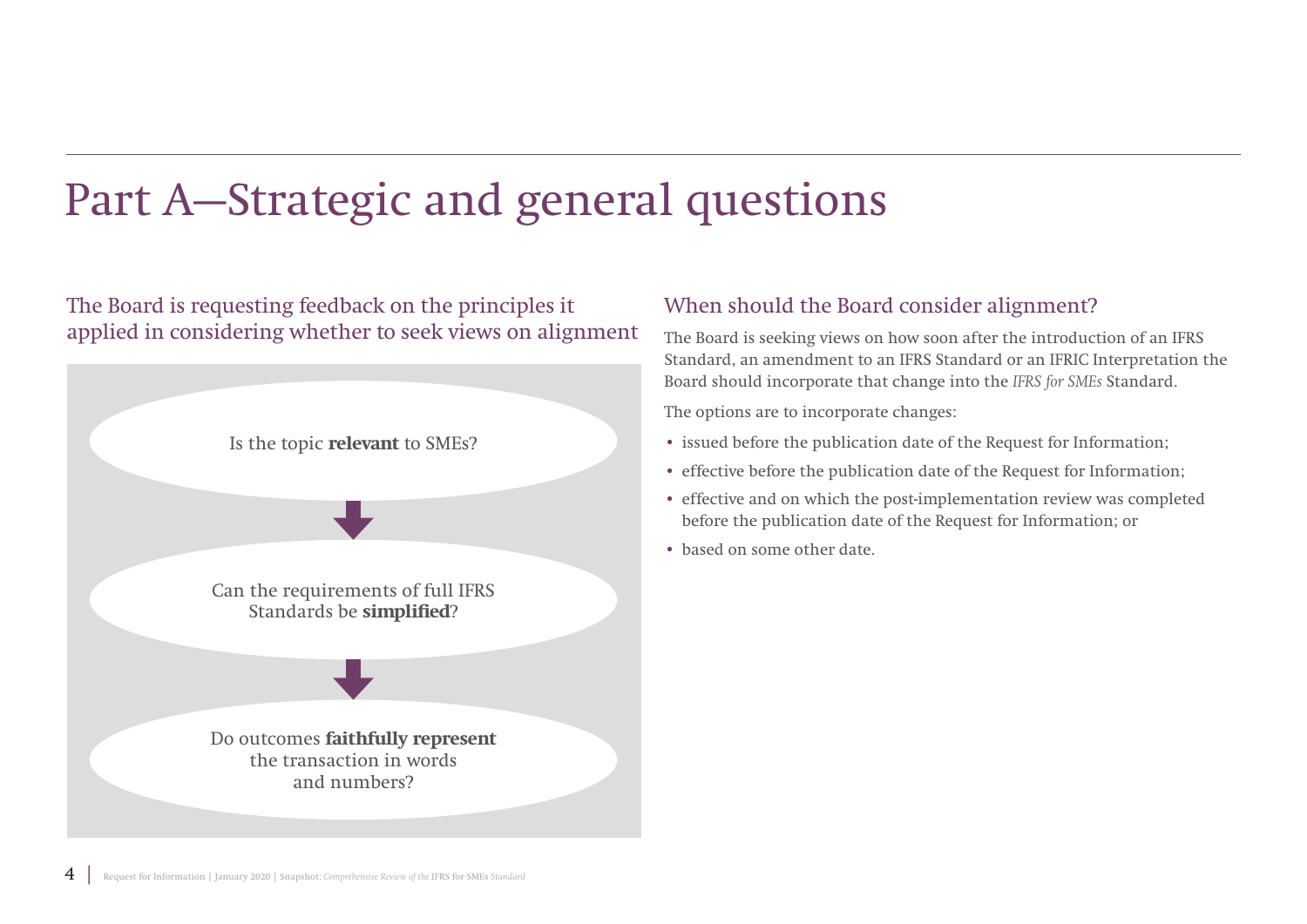# Part B—Aligning specific sections of the *IFRS for SMEs* Standard with IFRS Standards

Overview of IFRS Standards in the scope of the second comprehensive review



1 In the first comprehensive review, the Board decided not to amend the *IFRS for SMEs* Standard to take account of these new or amended Standards.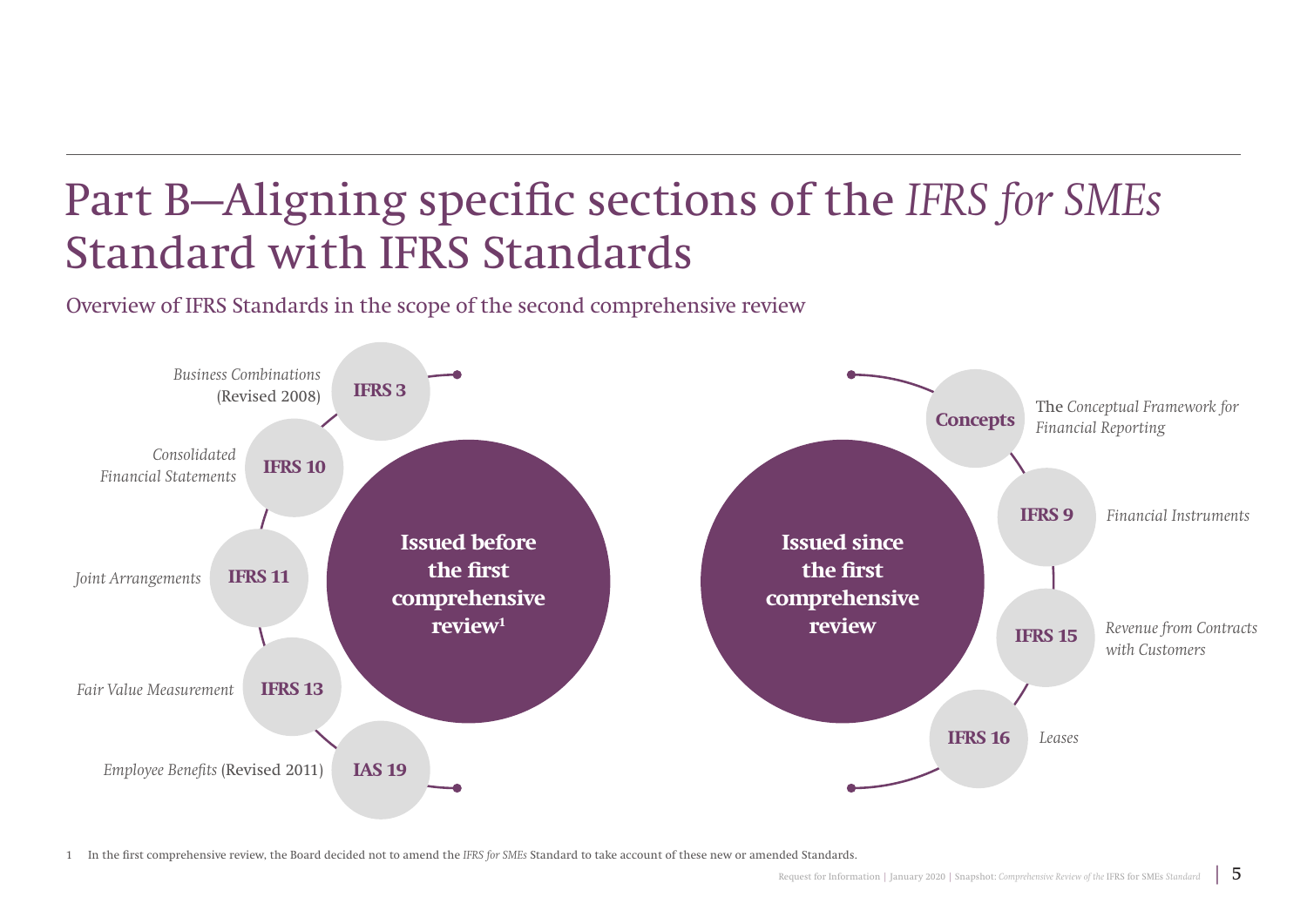# Part B—On which topics is the Board seeking views?

#### IFRS 3 *Business Combinations* (2008)

The Board is requesting information on whether the *IFRS for SMEs* Standard should include requirements for step acquisitions and if so, whether these requirements should be aligned with IFRS 3.

The Board is seeking views on aligning Section 19 of the *IFRS for SMEs* Standard with some of the improvements introduced by IFRS 3 (2008) so that it requires entities:

- to recognise acquisition-related costs as an expense at the time of the acquisition.
- to measure contingent consideration at fair value. If this would involve undue cost or effort, entities would be permitted to apply the undue cost or effort exemption.

The Board is seeking views on aligning the definition of a business with the amendment to IFRS 3 issued in October 2018.

#### IFRS 11 *Joint Arrangements*

The Board is seeking views on aligning the definition of joint control with the IFRS 11 definition.

The Board is seeking views on leaving Section 15 of the *IFRS for SMEs* Standard unchanged, that is, retaining:

- three categories of joint arrangements:
	- jointly controlled operations;
	- **u** jointly controlled assets; and
	- $\blacksquare$  jointly controlled entities.
- the accounting requirements for each of the three categories of joint arrangements.
- the accounting policy election for jointly controlled entities.

#### *IFRS 10 Consolidated Financial Statements*

The Board is seeking views on aligning the definition of control with the IFRS 10 definition.

The Board is seeking views on leaving Section 9 of the *IFRS for SMEs* Standard unchanged, that is:

- retaining and updating the simplification in the *IFRS for SMEs* Standard whereby control is presumed to exist when the parent entity owns, directly or indirectly through subsidiaries, more than half the voting power of the entity; and
- not introducing the requirement in IFRS 10 that investment entities account for investments in subsidiaries at fair value through profit and loss.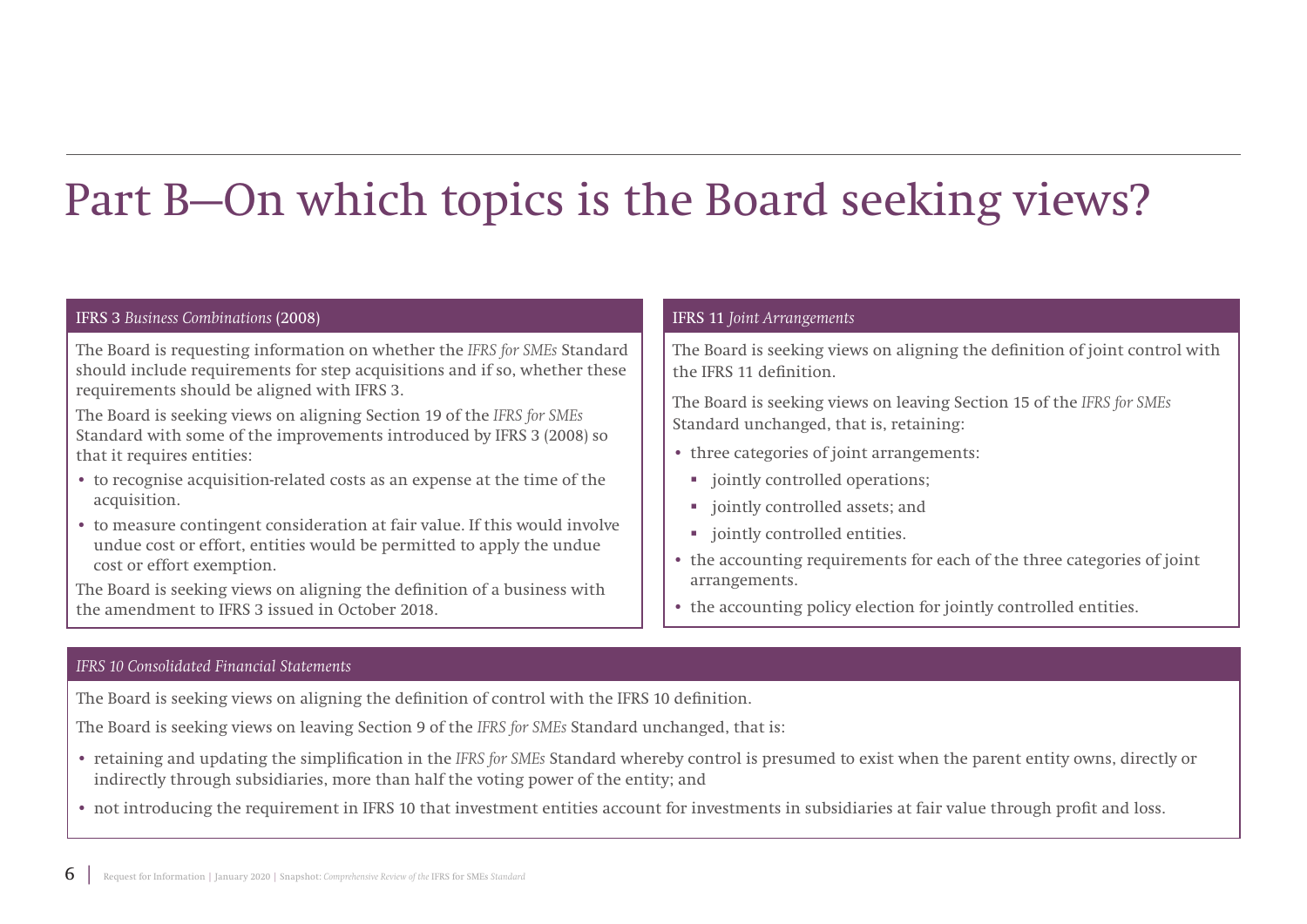# Part B—On which topics is the Board seeking views?

#### IFRS 13 *Fair Value Measurement*

The Board is seeking views on:

- aligning the definition of fair value with the IFRS 13 definition;
- aligning the guidance on fair value measurement in the *IFRS for SMEs* Standard with IFRS 13 to incorporate the principles of the fair value hierarchy set out in IFRS 13;
- including examples that illustrate how to apply the hierarchy; and
- moving the definition, guidance and disclosure requirements to Section 2 of the *IFRS for SMEs* Standard.

#### IAS 19 *Employee Benefits* (2011)

The Board is seeking views on aligning the recognition requirements for termination benefits in Section 28 of the *IFRS for SMEs* Standard with those in IAS 19.

#### *Conceptual Framework for Financial Reporting*

The Board is seeking views on:

- aligning Section 2 of the *IFRS for SMEs* Standard with the *Conceptual Framework for Financial Reporting*;
- making consequential amendments to other sections of the *IFRS for SMEs* Standard; and
- retaining the concept of 'undue cost or effort'.

#### IFRS 9 *Financial Instruments*

The Board is seeking views on aligning Sections 11 and 12 of the *IFRS for SMEs* Standard with IFRS 9 by:

- supplementing the list of examples in Section 11 with a principle based on the contractual cash flow characteristics of financial assets;
- introducing the simplified approach for the impairment of financial assets, replacing the incurred loss model in Section 11; and
- adding the IFRS 9 definition of and requirements for issued financial guarantee contracts.

The Board is requesting further information on:

- whether Section 12 should include requirements on hedge accounting, and if so, whether to retain the current hedging requirements; and
- whether entities opt to apply the fallback to IAS 39 *Financial Instruments: Recognition and Measurement* and, if so, whether to update the optional fallback so entities apply IFRS 9 instead.

The Board is not seeking views on aligning the *IFRS for SMEs* Standard with IFRS 9 with regard to any other topics.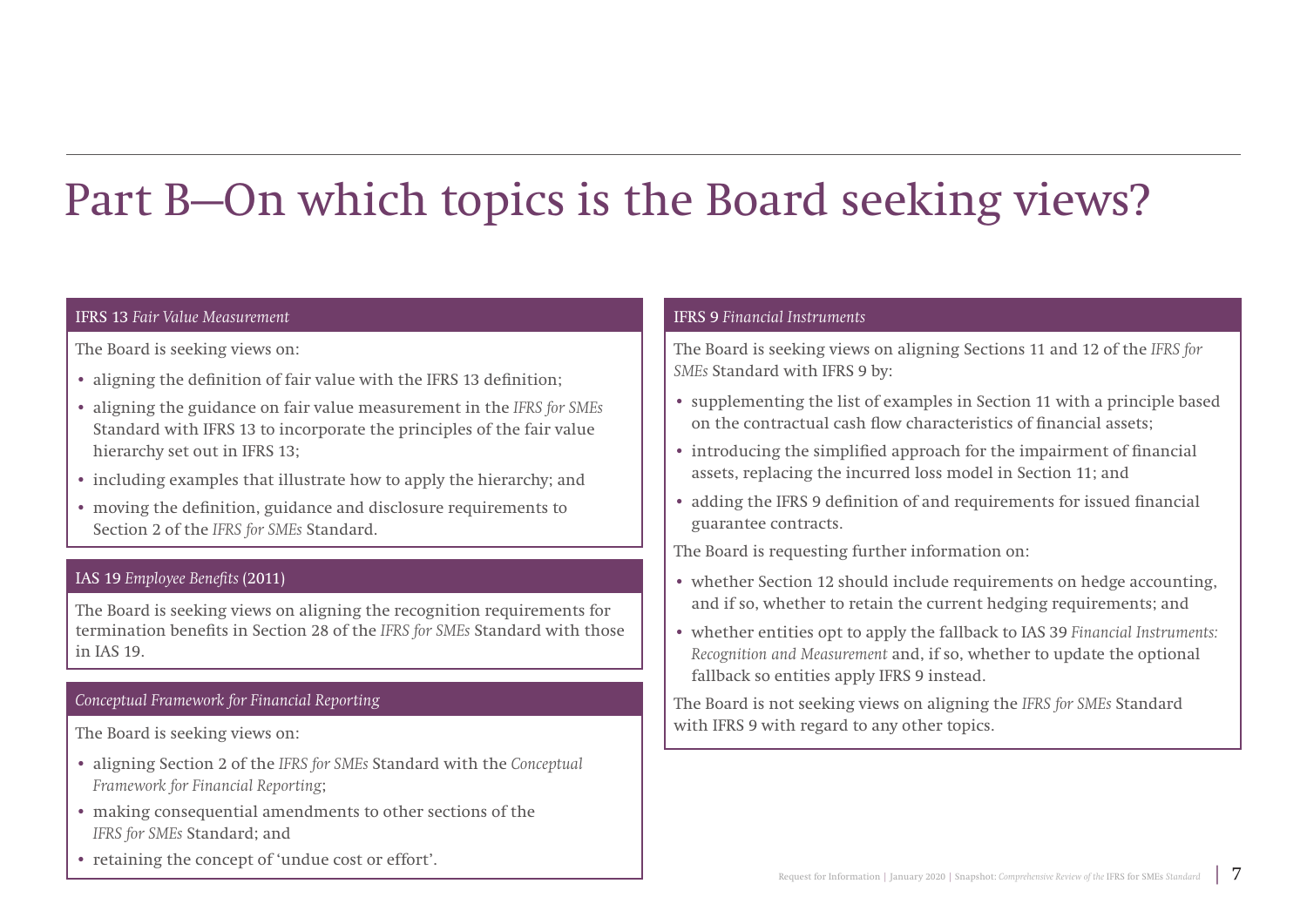# Part B—On which topics is the Board seeking views?

#### IFRS 15 *Revenue from Contracts with Customers*

The Board is requesting further information on three possible alternatives for aligning Section 23 of the *IFRS for SMEs* Standard with IFRS 15:

- Alternative 1—modifying Section 23 to remove the clear differences in outcomes, without wholly reworking Section 23;
- Alternative 2—fully rewriting Section 23 to reflect the principles and language used in IFRS 15; or
- Alternative 3—deciding not to amend Section 23 as part of the second comprehensive review.

The Board is seeking views on whether to, if it proceeds with Alternative 1 or Alternative 2:

- permit an entity to continue its current revenue recognition policy for contracts already in progress at the transition date or scheduled to be completed within a set time after the transition date;
- provide transitional relief by some other method; or
- make no provision for transitional relief.

#### IFRS 16 *Leases*

The Board is seeking views on aligning Section 20 of the *IFRS for SMEs* Standard with IFRS 16 and:

- simplifying the requirements for measuring variable lease payments;
- simplifying how an entity determines the discount rate;
- simplifying how an entity determines and reassesses the term of the lease;
- simplifying subsequent measurement (reassessment) of a lease liability; and
- retaining the existing disclosures for finance leases.

#### Aligning multiple sections of the *IFRS for SMEs* Standard to take account of amendments to IFRS Standards and IFRIC Interpretations

The Board is seeking views on whether and how to align the *IFRS for SMEs* Standard with the amendments to IFRS Standards and IFRIC Interpretations set out in Appendix A of the Request for Information.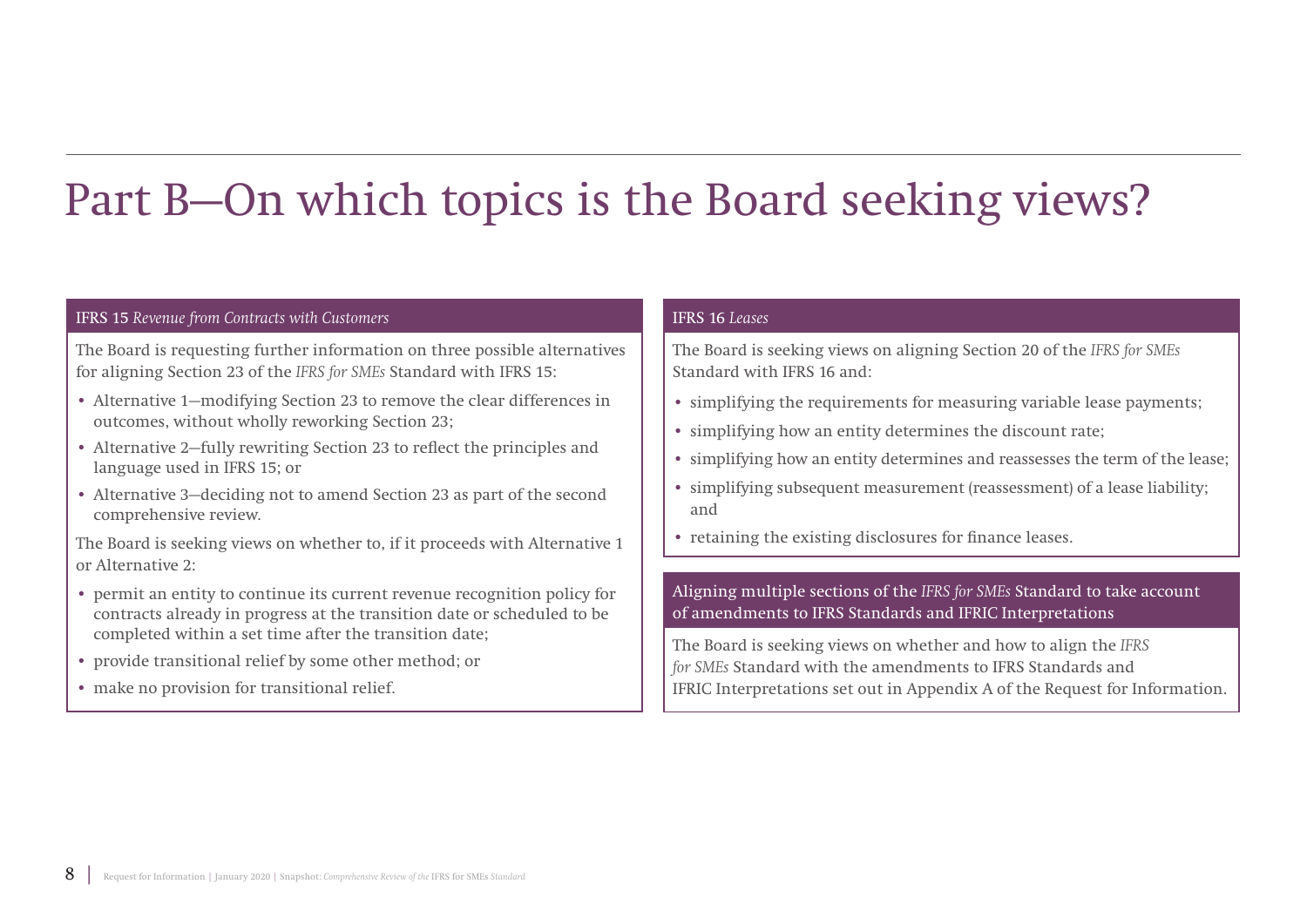## Part C—Topics not addressed in the *IFRS for SMEs* Standard

Part C seeks views on topics that are not addressed in the *IFRS for SMEs* Standard and on whether, in relation to these topics, the Standard should be aligned with full IFRS Standards. It also asks about specific topics on which the Board has received feedback. The questions cover the following areas:

#### IFRS 14 *Regulatory Deferral Accounts*

The Board is seeking views on not aligning the *IFRS for SMEs* Standard with IFRS 14 because IFRS 14 may be replaced by an active standard-setting project.

#### **2** Cryptocurrency

The Board is seeking further information on whether holdings of cryptocurrency and issues of cryptoassets are prevalent among entities eligible to apply the *IFRS for SMEs* Standard.

#### Simplifications when measuring a defined benefit obligation

Section 28 of the *IFRS for SMEs* Standard allows an entity to apply simplifications when measuring a defined benefit obligation if the entity is unable, without undue cost or effort, to use the projected unit credit method.

The Board is seeking information on how often the simplifications are applied and whether constituents experience difficulties in applying them.

#### Other topics not addressed by the *IFRS for SMEs* Standard

The Board is asking about any topics the *IFRS for SMEs* Standard does not address that constituents think should be the subject of specific requirements.

#### Additional matters

The final question in Part C offers respondents the opportunity to raise other questions relating to the *IFRS for SMEs* Standard.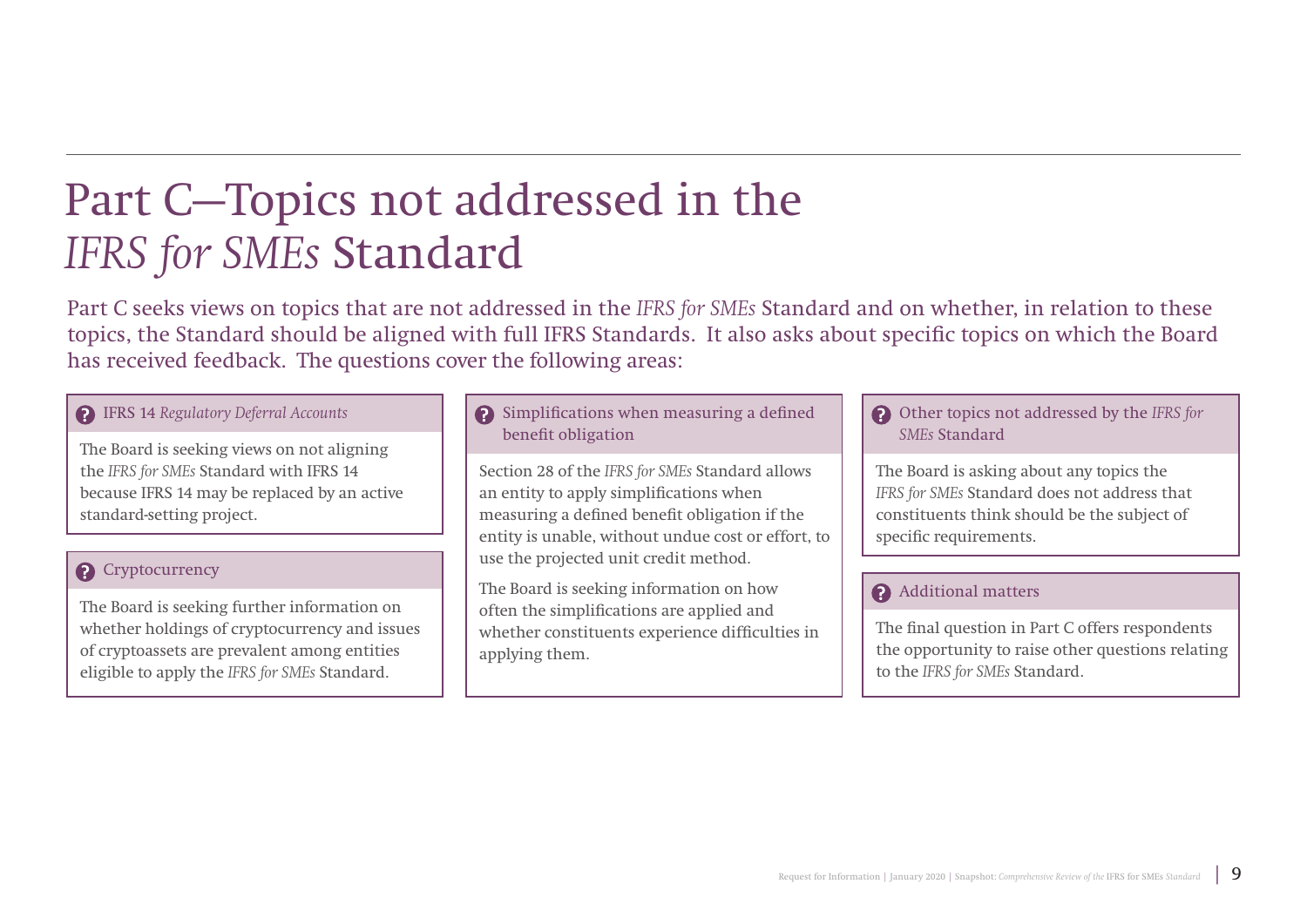### Information for respondents

#### **The deadline for comments on the Request for Information is 27 October 2020**

The deadline has changed to 27 October 2020 because of the covid-19 pandemic; previously it was 27 July 2020.

The Board invites comments on the questions set out in Parts A, B and C of the Request for Information.

Respondents need not comment on all of the questions.

The Board has published a separate *Optional Response Document* that respondents can use to submit their comments if they so wish.

Comments can be sent to the Board by email or by post using the addresses provided in the Request for Information, or electronically, on the 'Open for comment' page at: [www.ifrs.org/projects/open-for-comment/](http://www.ifrs.org/projects/open-for-comment/).

To stay up to date with the latest developments on this project and to sign up for email alerts, please visit [https://www.ifrs.org/projects/work](https://www.ifrs.org/projects/work-plan/2019-comprehensive-review-of-the-ifrs-for-smes-standard/)[plan/2019-comprehensive-review-of-the-ifrs-for](https://www.ifrs.org/projects/work-plan/2019-comprehensive-review-of-the-ifrs-for-smes-standard/)[smes-standard/.](https://www.ifrs.org/projects/work-plan/2019-comprehensive-review-of-the-ifrs-for-smes-standard/)

#### **This document**

This Snapshot has been compiled by the staff of the IFRS Foundation for the convenience of interested parties. The views expressed in this document are those of the staff who prepared it and are not necessarily the views or the opinions of the Board.

The content of this Snapshot does not constitute advice and should not be considered as an authoritative document issued by the Board.

Official pronouncements of the Board are available in electronic format to eIFRS subscribers. Publications are available at [www.ifrs.org.](http://www.ifrs.org)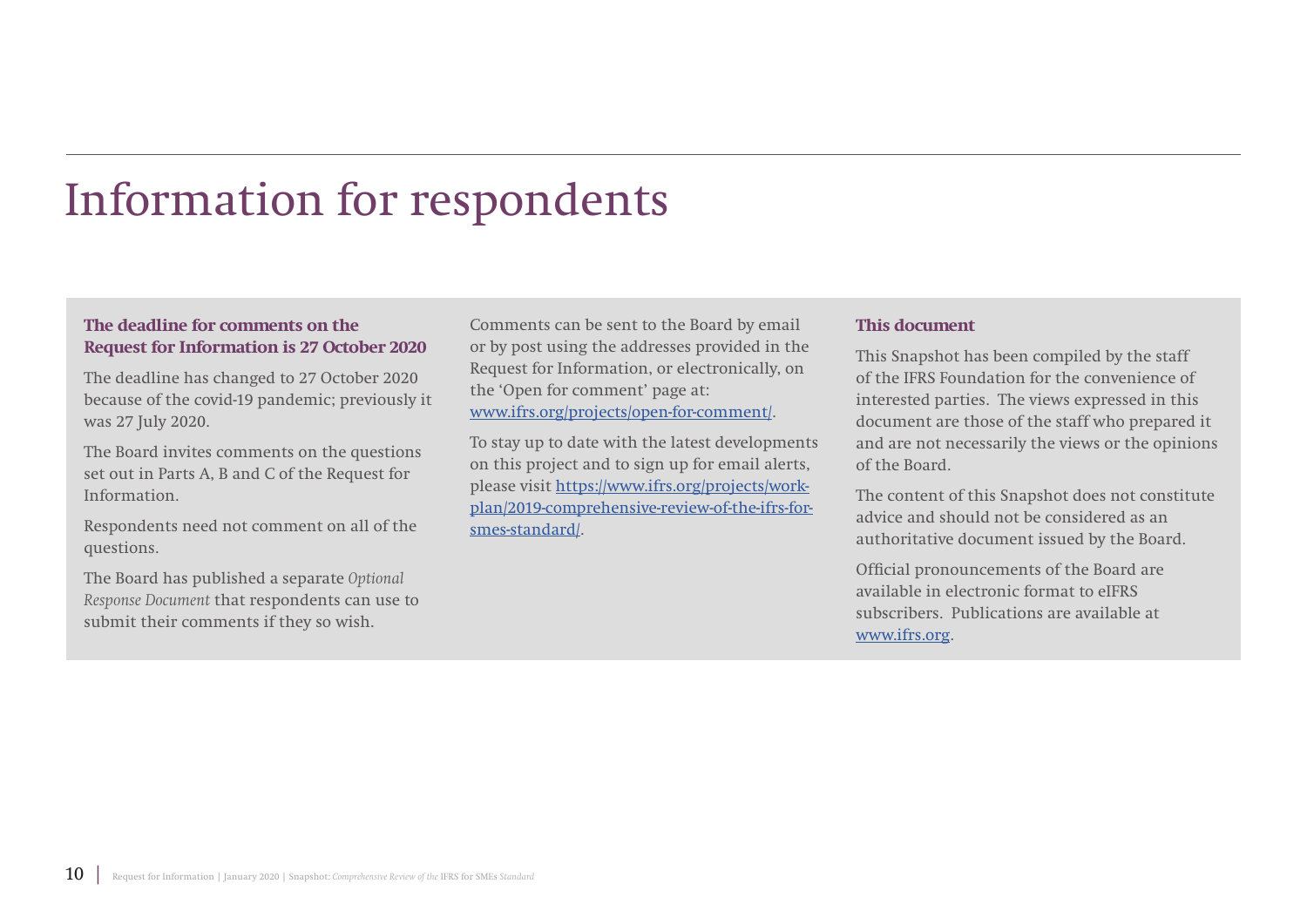### Notes